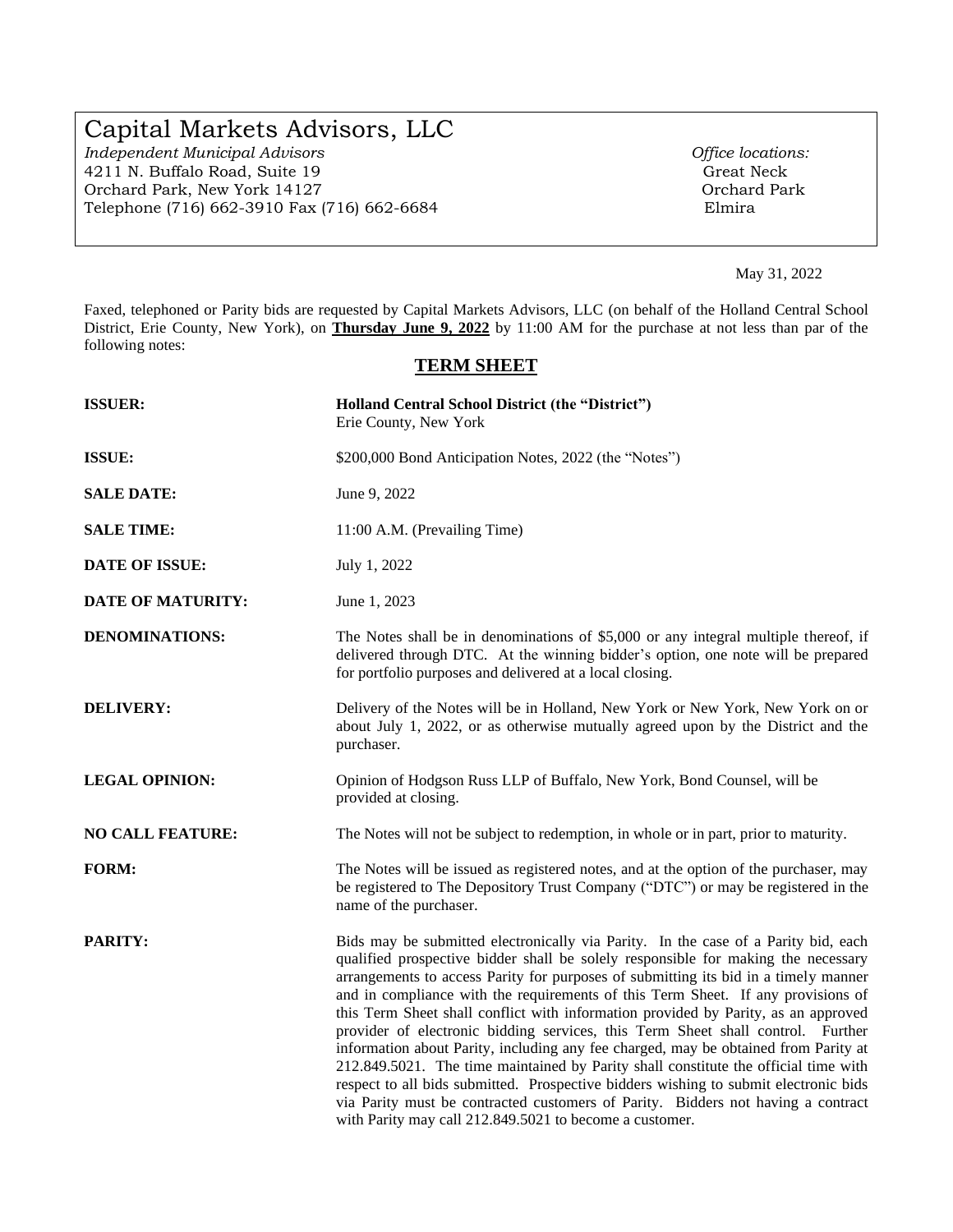# obligations" pursuant to Section 265(b)(3) of the Internal Revenue Code of 1986, as amended. **AUTHORITY FOR AND PURPOSE OF ISSUE:** The Notes are issued pursuant to the Constitution and Laws of the State, including the Local Finance Law and the Education Law and pursuant to a bond resolution that was duly adopted by the Board of Education of the District on October 18, 2021 following a vote of the qualified voters of the District on May 18, 2021, authorizing the issuance of obligations of the District in an aggregate maximum amount of \$5,925,000 for the reconstruction, rehabilitation and renovation, in part, and the construction of improvements and upgrades to various buildings and facilities. This is the District's initial borrowing pursuant to such bond resolution, and is being undertaken for the purpose of financing preliminary and incidental costs associated with the project. **PROPOSAL REQUIREMENTS:** Proposals must be for all of the Notes and must state, in a multiple of one-hundredth or one-eighth of 1%, a rate of interest per annum which such Notes shall bear. The Notes will be awarded and sold to the bidder complying with the terms of sale and offering to purchase the Notes at the lowest net interest cost, and if two or more such bidders offer the same lowest net interest cost, then to one of such bidders selected by the Sale Officer, or his designated agent, by lot from among all such

bidders.

**DESIGNATION:** The Notes will be designated and will be treated as "qualified tax-exempt

The right is reserved to reject any or all bids and any bid not complying with the terms of this Term Sheet in all material respects will be rejected.

By submitting a bid, each bidder is certifying that its bid is a firm offer to purchase the Notes, is a good faith offer which the bidder believes reflects current market conditions, and is not a "courtesy bid" being submitted for the purpose of assisting in meeting the competitive sale requirements relating to the establishment of the "issue price" of the Notes pursuant to Section 148 of the Code, including the requirement that bids be received from at least three (3) underwriters of municipal bonds who have established industry reputations for underwriting new issuances of municipal bonds (the "Competitive Sale Requirements"). The Municipal Advisor will advise the winning bidder if the Competitive Sale Requirements were met at the same time it notifies the winning bidder of the award of the Notes. Bids will not be subject to cancellation in the event that the Competitive Sale Requirements are not satisfied.

The winning bidder shall, within one (1) hour after being notified of the award of the Notes, advise the Municipal Advisor by electronic or facsimile transmission of the reasonably expected initial public offering price or yield of the Notes (the "Initial Reoffering Prices") as of the date of the award.

By submitting a bid, the winning bidder agrees (unless the winning bidder is purchasing the Notes for its own account and not with a view to distribution or resale to the public) that if the Competitive Sale Requirements are not met, it will elect and satisfy either option (1) or option (2) described below. Such election must be made on the bid form submitted by each bidder.

#### (1) Hold the Price. The winning bidder(s):

(a) will make a bona fide offering to the public of all of the Notes at the Initial Reoffering Prices and provide the District and Bond Counsel with reasonable supporting documentation, such as a copy of the pricing wire or equivalent communication, the form of which is acceptable to Bond Counsel,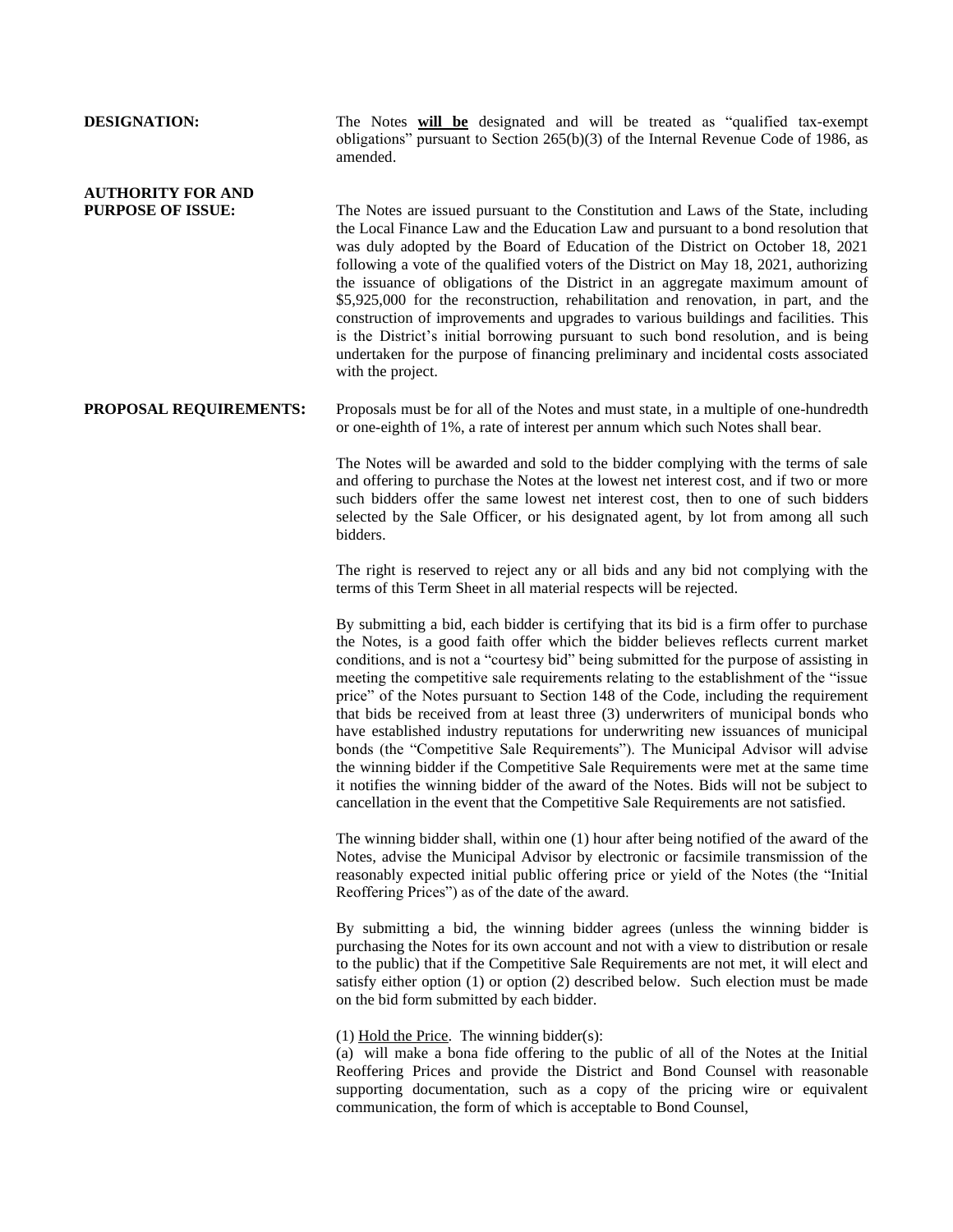(b) will neither offer nor sell to any person any Notes within a maturity at a price that is higher, or a yield that is lower, than the Initial Reoffering Price of such maturity until the earlier of (i) the date on which the winning bidder has sold to the public at least ten percent of the Notes of such maturity at a price that is no higher, or a yield that is no lower, than the Initial Reoffering Price of such maturity or (ii) the close of business on the fifth business day after the date of the award of the Notes, and

(c) has or will include within any agreement among underwriters, any selling group agreement and each retail distribution agreement (to which the winning bidder is a party) relating to the initial sale of the Notes to the public, together with the related pricing wires, language obligating each underwriter to comply with the limitations on the sale of the Notes as set forth above.

(2) Follow the Price. The winning bidder(s):

(a) will make a bona fide offering to the public of all of the Notes at the Initial Reoffering Prices and provide the District and Bond Counsel with reasonable supporting documentation, such as a copy of the pricing wire or equivalent communication, the form of which is acceptable to Bond Counsel,

(b) will report to the District and Bond Counsel information regarding the actual prices at which at least ten percent of the Notes within each maturity of the Notes have been sold to the public,

(c) will provide the District and Bond Counsel with reasonable supporting documentation or certifications of such sale prices the form of which is acceptable to Bond Counsel. This reporting requirement, which may extend beyond the closing date of the Notes, will continue until such date that ten percent of each maturity of the Notes has been sold to the public, and

(d) has or will include within any agreement among underwriters, any selling group agreement and each retail distribution agreement (to which the winning bidder is a party) relating to the initial sale of the Notes to the public, together with the related pricing wires, language obligating each underwriter to comply with the reporting requirement described above.

For purposes of the "hold the price" or "follow the price" requirement, a "maturity" refers to Notes that have the same interest rate, credit and payment terms.

Regardless of whether or not the Competitive Sale Requirements were met, the winning bidder shall submit to the District and Bond Counsel a certificate (the "Issue Price Certificate"), satisfactory to Bond Counsel, prior to the delivery of the Notes stating the applicable facts as described above. The form of Issue Price Certificate is available by contacting Bond Counsel or the Municipal Advisor.

If the winning bidder has purchased the Notes for its own account and not with a view to distribution or resale to the public, then, whether or not the Competitive Sale Requirements were met, the Issue Price Certificate will recite such facts and identify the price or prices at which the purchase of the Notes was made.

**OFFICIAL STATEMENT:** The District has **not** prepared an official statement in connection with the sale of the Notes; however, information relating to the District is available upon request made to the District's Municipal Advisor (see below).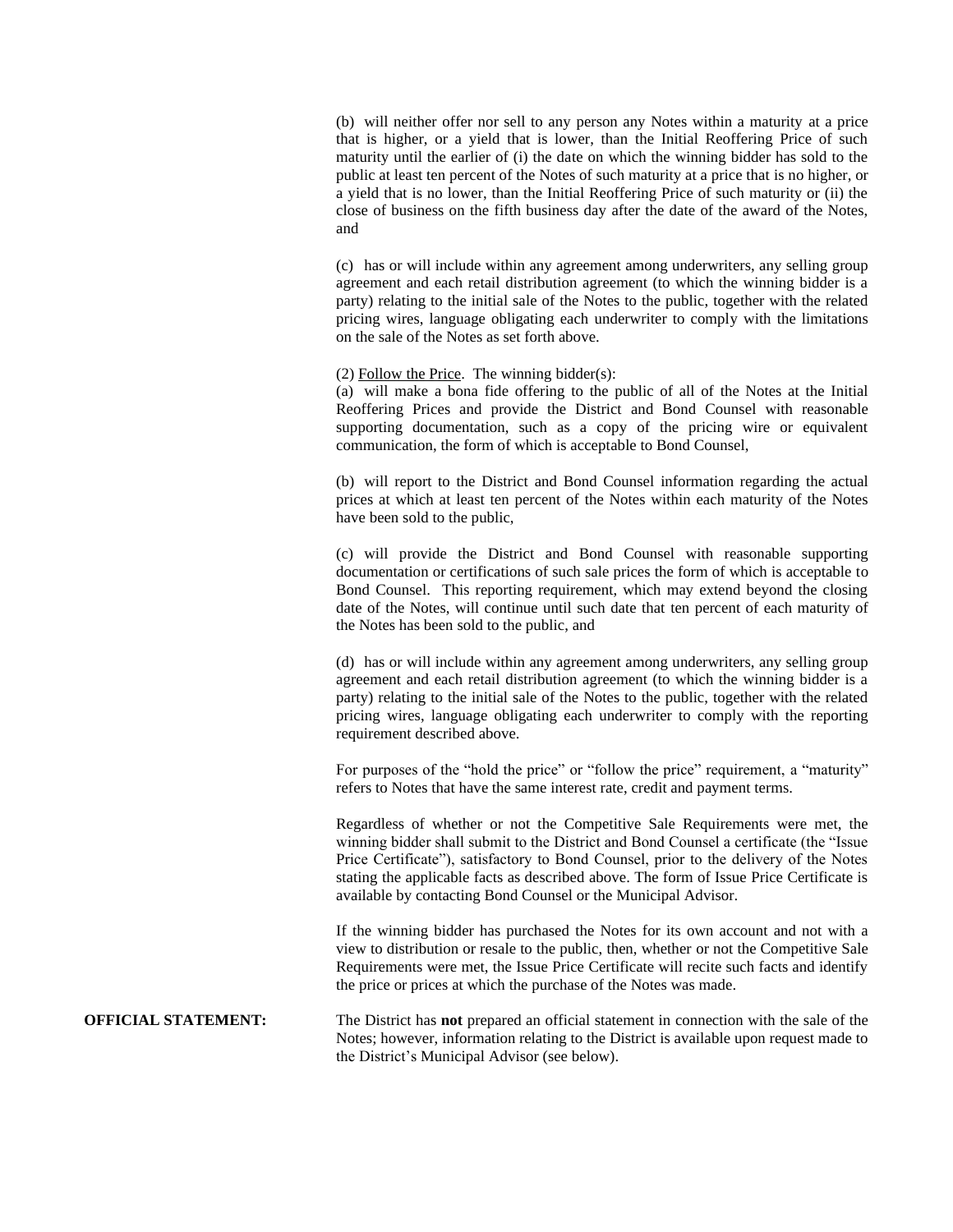| <b>BOND RATING:</b>       | The Notes are not rated.                                                                                                                                                                            |
|---------------------------|-----------------------------------------------------------------------------------------------------------------------------------------------------------------------------------------------------|
|                           | S&P Global Ratings ("S&P") has assigned a rating of "A+" to the uninsured<br>outstanding long-term bonded indebtedness of the District.                                                             |
| <b>ISSUER CONTACT:</b>    | Christine Ljungberg<br><b>School Business Official</b><br>Holland Central School District<br>103 Canada Street<br>Holland, NY 14080<br>$(716)$ 537-8228<br>cljungberg@hollandcsd.org                |
| <b>BOND COUNSEL:</b>      | Hodgson Russ LLP<br>The Guaranty Building<br>140 Pearl Street, Suite 100<br>Buffalo, New York 14202-4040                                                                                            |
|                           | Contact: John A. Alessi, Esq.<br>$(716)$ 848-1567<br>jalessi@hodgsonruss.com                                                                                                                        |
|                           | Contact: Jeffrey W. Stone, Esq.<br>$(716) 848 - 1327$<br>jstone@hodgsonruss.com                                                                                                                     |
| <b>MUNICIPAL ADVISOR:</b> | Capital Markets Advisors, LLC<br>4211 N. Buffalo Road, Suite 19<br>Orchard Park, New York 14127<br>Attn: Rick Ganci, Executive Vice President & Principal<br>$(716)$ 662-3910<br>rganci@capmark.org |